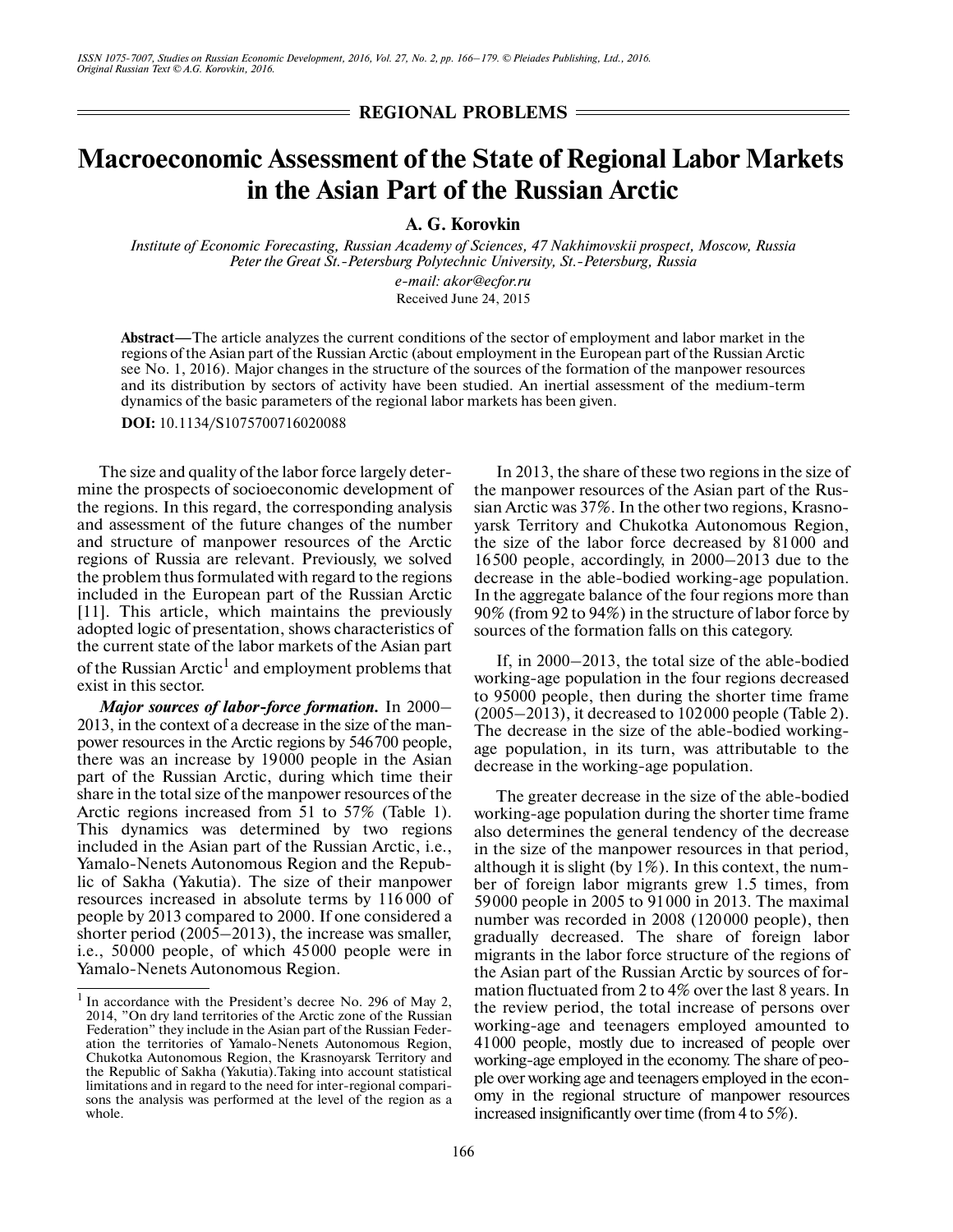## MACROECONOMIC ASSESSMENT OF THE STATE OF REGIONAL LABOR MARKETS 167

| Region                              | <b>2000</b> | 2005    | 2007    | 2010    | 2012    | 2013    | 2013/200<br>U |
|-------------------------------------|-------------|---------|---------|---------|---------|---------|---------------|
| Russian Federation, thousand people | 89031.2     | 92250.5 | 93594.0 | 92958.8 | 92847.0 | 92388.6 | 103.8         |
| Asian part of the Russian Arctic,   |             |         |         |         |         |         |               |
|                                     | 2972.7      | 3020.4  | 3057.0  | 3054.9  | 3002.7  | 2991.4  | 100.6         |
| % to the Russian Federation         | 3.3         | 3.3     | 3.3     | 3.3     | 3.2     | 3.2     |               |
| Yamalo-Nenets Autonomous Region*,   |             |         |         |         |         |         |               |
|                                     | 364.6       | 419.4   | 439.6   | 448.2   | 450.0   | 463.9   | 127.2         |
| %                                   | 12.3        | 13.9    | 14.4    | 14.7    | 15.0    | 15.5    |               |
| Krasnoyarsk Territory,              |             |         |         |         |         |         |               |
|                                     | 1928.5      | 1923.4  | 1928.5  | 1924.3  | 1867.1  | 1847.6  | 95.8          |
| $\%$                                | 64.9        | 63.7    | 63.1    | 63.0    | 62.2    | 61.8    |               |
| Republic of Sakha (Yakutia)         |             |         |         |         |         |         |               |
|                                     | 623.9       | 635.6   | 645.9   | 642.8   | 646.3   | 640.6   | 102.7         |
| %                                   | 21.0        | 21.0    | 21.1    | 21.0    | 21.5    | 21.4    |               |
| Chukotka Autonomous Region          | 55.7        | 42.0    | 43.0    | 39.6    | 39.3    | 39.3    | 70.6          |
| %                                   | 1.9         | 1.4     | 1.4     | 1.3     | 1.3     | 1.3     |               |

**Table 1.** Dynamics of the size of the labor force of the regions of the Asian part of the Russian Arctic, thousand people

\* The shares of regions of the Russian Federation are given as a percentage of the Asian part of the Russian Arctic.

| Table 2. Changes in manpower resources balance based on sources of formation in the regions of the Asian part of the Rus- |  |
|---------------------------------------------------------------------------------------------------------------------------|--|
| sian Arctic through 2005, thousand people                                                                                 |  |

| Indicator                                                        | 2006   | 2008   | 2010   | 2011    | 2012    | 2013     |
|------------------------------------------------------------------|--------|--------|--------|---------|---------|----------|
| Size of the manpower resources                                   | 13.1   | 56.9   | 34.5   | $-11.3$ | $-17.7$ | $-29.0$  |
| Able-bodied working-age population                               | 3.9    | 4.1    | $-9.8$ | $-81.7$ | $-92.9$ | $-101.9$ |
| Foreign labor migrants                                           | 9.6    | 60.1   | 33.8   | 35.4    | 34.2    | 32.0     |
| People over working-age and teenagers<br>employed in the economy | $-0.5$ | $-7.5$ | 10.5   | 34.9    | 41.0    | 40.8     |
| including:                                                       |        |        |        |         |         |          |
| people over working-age                                          | $-0.4$ | $-7.6$ | 10.6   | 35.6    | 41.6    | 41.6     |
| teenagers                                                        | $-0.1$ | 0.1    | $-0.1$ | $-0.7$  | $-0.6$  | $-0.8$   |

An analysis of the input of certain regions' into the decrease (growth) in indicators of the manpower resources balance based on sources of the formation for 2006–2013 showed that the decrease in the size of the able-bodied working-age population occurred in three regions (Fig. 1), i.e., the Krasnoyarsk Territory (7%), Chukotka Autonomous Region (4%) and in the Republic of Sakha (Yakutia) in spite of the growth in the size of the manpower resources in this region (3%). On the contrary, in Yamalo-Nenets Autonomous Region, the increase in the size of the manpower resources was accompanied by 10% growth in the size of the able-bodied working-age population.

The increase in the number of foreign labor migrants was characteristic of three regions, but not Chukotka Autonomous Region. To some degree, the

STUDIES ON RUSSIAN ECONOMIC DEVELOPMENT Vol. 27 No. 2 2016

greatest increase in their number in the Krasnoyarsk Territory in 2006–2013 offset the decrease in the size of the manpower resources in this region. In the Republic of Sakha, the growth in the number of for eign labor migrants offsets the decrease in the size of the able-bodied working-age population in the region. In Yamalo-Nenets Autonomous Region, the increase in this balance element is close to zero, while in Chukotka Autonomous Region, it is negative. The number of teenagers and people over working-age employed in the economy increased in all four subjects and, in Krasnoyarsk Territory, the growth was more significant. In Chukotka Autonomous Region, this category of manpower resources was the only one that showed growth in the review period.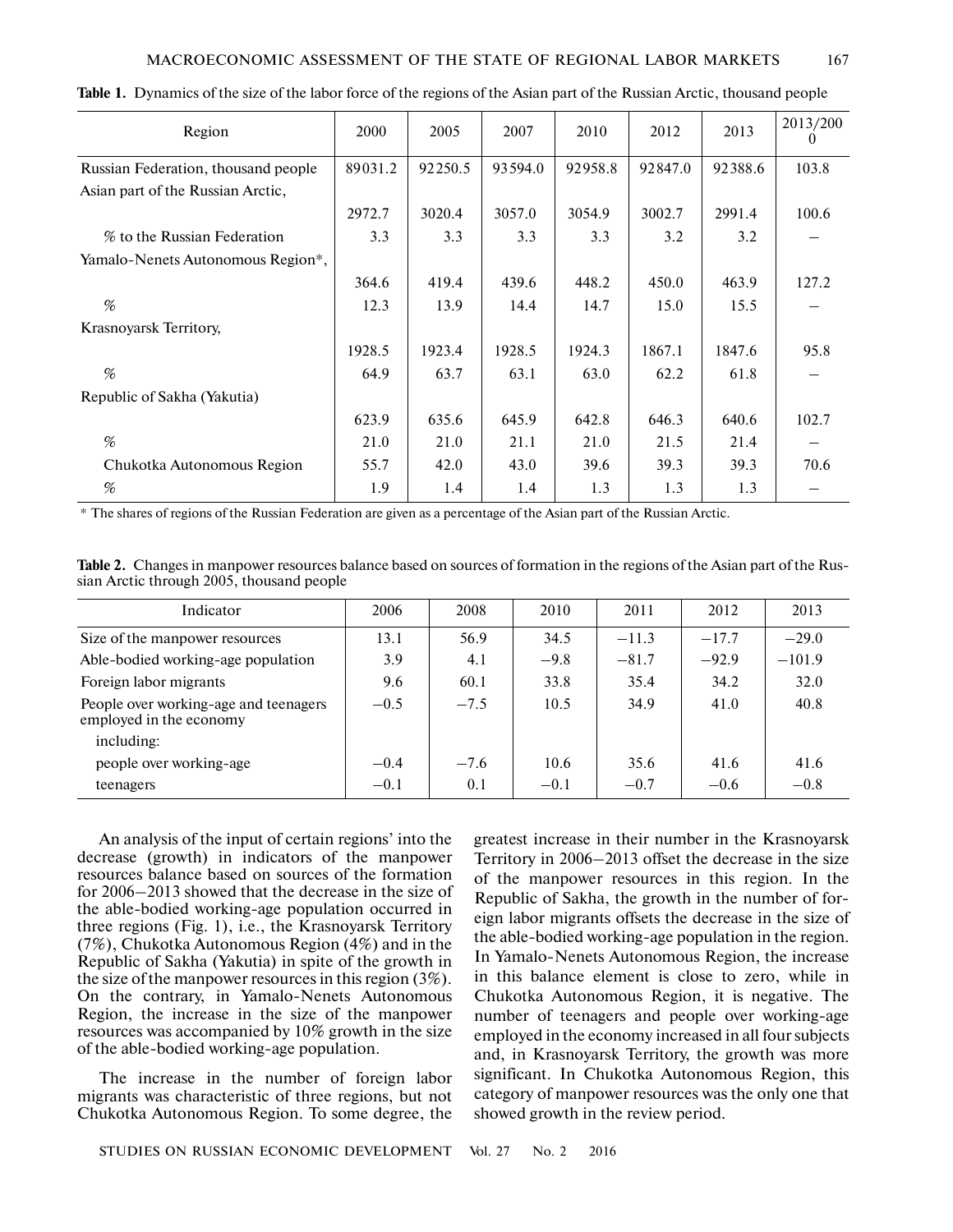

**Fig. 1.** Changes in the size of the manpower resources by sources of formation in regions of the Asian part of the Russian Arctic in 2006–2013:

Yamalo-Nenets Autonomous Region; 图 Krasnoyarsk Territory; Ø Republic of Sakha (Yakutia); ■ Chukotka Autonomous Region.



**Fig. 2.** Structure of the manpower resources in regions of the Asian part of the Russian Arctic:

Able-bodied working-age population; **Ø** internal labor migrants; *®* foreign labor migrants; ■ people over working-age and teenagers, employed in the economy.

Constant and temporary internal labor migration is one important sources of the manpower resources in the regions of the Russian Federation due to the deficit of labor force, which is why the regular monitoring of its scale, structure, and dynamics is relevant. The study of the volume, dynamics, and structure of inter nal labor migration on the territories of the European and Asian part of the Russian Arctic was carried out previously in [7, 10].

In certain periods, the share of labor migration in the structure of incoming domestic migration amounted to more than 60%, for instance, in the Republic of Sakha (Yakutia) and in Yamalo-Nenets Autonomous Region (in the latter, its share reached 80% in 2008–2010). In the years for which informa tion on internal labor migration is available, each of the four regions had positive labor migration balance. In the structure of the manpower resources balance, based on sources of the formation for 2013 (Fig. 2), for each individually and in total for the four analyzed regions, internal labor migrants occupy the third or fourth place, behind foreign migrants. In Yamalo- Nenets Autonomous Region, the number of internal labor migrants is more than two times higher than the number of foreign migrants. In Chukotka Autono mous Region, the share of internal labor migrants in the manpower resources structure based on the sources of formation is only 3% (in 2013, the share of foreign labor migrants was similar), but it increased by 5.5 times compared to 2005.

The relevance of analyzing the role of labor migra tion as a source of an additional supply of the labor force in the regional labor markets is greater because the four regions are included in the Arctic zone (Arkhangelsk and Murmansk Regions, Krasnoyarsk Territory, and Chukotka Autonomous Region) are included the list of regions of the Russian Federation relating to the priority areas of attracting labor force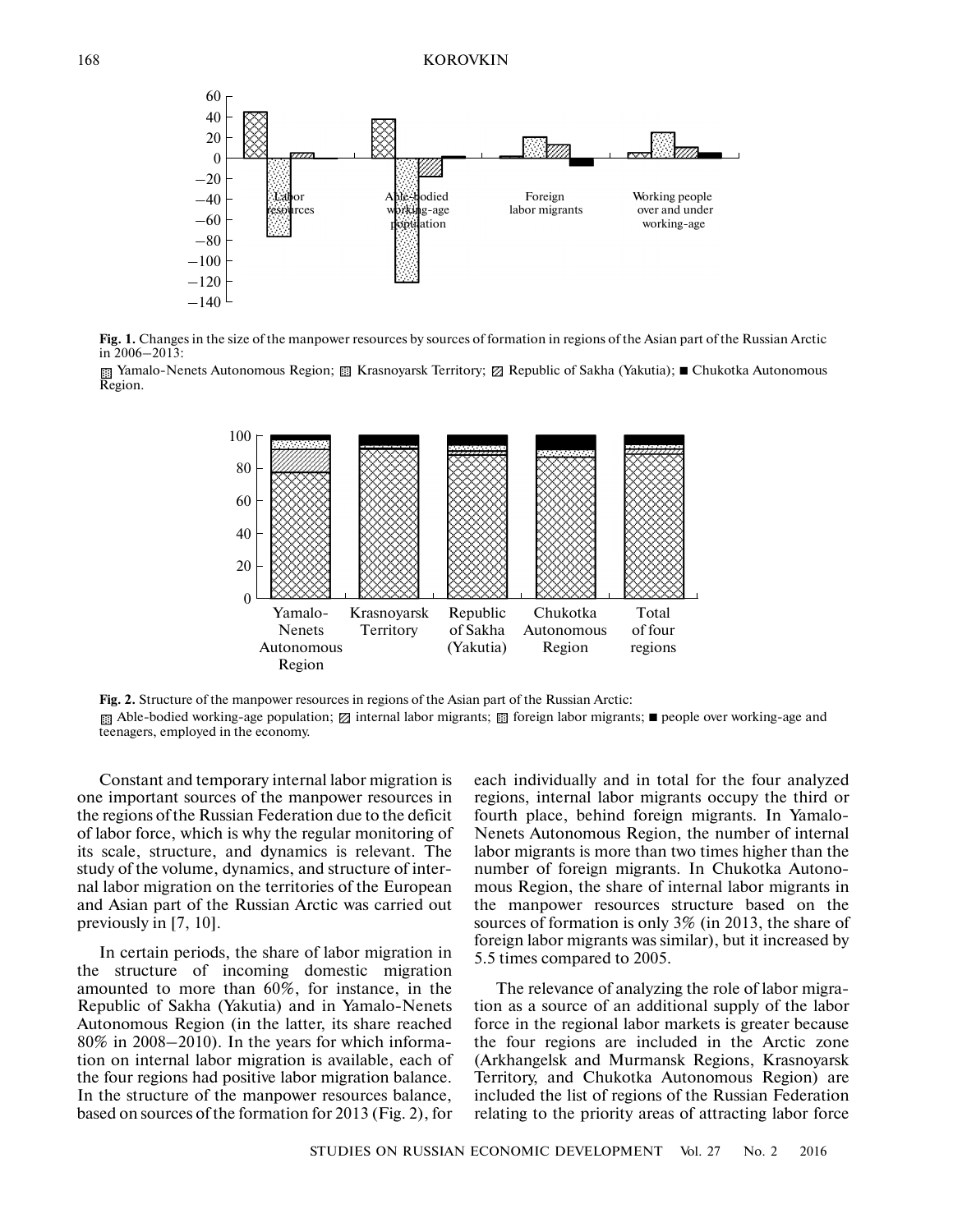| Indicator                                                                                                                | 2000   | 2005   | 2007   | 2009   | 2011   | 2013   | 2013/2000 | 2013/2005 |
|--------------------------------------------------------------------------------------------------------------------------|--------|--------|--------|--------|--------|--------|-----------|-----------|
| Manpower resources                                                                                                       | 2972.7 | 3020.4 | 3057.0 | 3064.5 | 3009.1 | 2991.4 | 100.6     | 99.0      |
| Average annual number<br>of employed in the<br>economy                                                                   | 2214.6 | 2292.1 | 2310.3 | 2319.1 | 2325.8 | 2316.8 | 104.6     | 101.1     |
| Working-age day-<br>release students                                                                                     | 223.2  | 259.4  | 253.2  | 234.9  | 221.7  | 201.7  | 90.4      | 77.8      |
| Able-bodied working-<br>age population not<br>employed in the econ-<br>omy and not studying in<br>the educational system | 261.1  | 248.3  | 327.5  | 305.1  | 313.9  | 337.9  | 129.4     | 136.1     |
| Unemployed (ILO)                                                                                                         | 273.9  | 220.6  | 166.1  | 205.4  | 147.7  | 134.9  | 49.2      | 61.1      |

**Table 3.** Distribution of the manpower resources in regions of the Asian part of the Russian Arctic by spheres of activities, 2000–2013, thousand people

[4]. Attracting foreign workers to the Russian Federa tion regions based on the visa is carried out if it is impossible to satisfy the demand for the labor force by migrants from the other regions of the Russian Feder ation [5].

*The main directions of the use of the manpower resources.* The regions of the Asian part of the Russian Arctic have different dynamics of indicators that reflect the elements of the distribution part of man power resources balances. In 2013, the average annual number of employed in the economy of these regions increased by 4% or by 1%, depending on the frame of reference (2000 and 2005, accordingly) (Table 3). The dynamics of the number of the working-age day release students can be divided into two periods. Until 2006, there were positive growth rates of the indicator; then, up to 2013, a decrease in the size of this category was observed. Over the 14-year period, the total num ber of working-age day-release students decreased by 10%. The size of the able-bodied working-age popula tion (military personnel, Russian citizens working abroad, housekeepers, and other categories of popula tion) increased by 77000 people, i.e., by less than one third. The number of unemployed individuals decreased by  $50\%$ <sup>2</sup>. In the regions included in the Asian part of the Russian Arctic, the unemployment rate was 5.5% in 2013 (in 2000 it amounted to 13%). For comparison, in the regions of the European part of the Russian Arctic, it was 7% in 2013.

In the review period, by 2013, the share of employed individuals in the economy of the regions of the Asian part of the Russian Arctic in the manpower resources increased from 74 to 77%. The share of the second largest category, i.e., the able-bodied working age population not employed in the economy and not studying in the educational system accounts for 11%.

The shares of working-age day-release students and unemployed individuals are 7 and 5%, accordingly.

*Distribution of labor force by spheres of activities at the regional level.* The study of changes in the elements of the aggregate manpower resources balance of the regions of the Asian part of the Russian Arctic in 2006–2013 showed that they generally occurred uni directionally at the regional level (Fig. 3). In all regions, a simultaneous decrease in the two categories, i.e., working-age day-release students and unem ployed individuals, was observed (in Chukotka Auton omous Region their number changed little). Similarly, the size of the able-bodied working-age population not employed in the economy and not studying in the educational system was growing in all regions. The annual average number of employed only decreased in Chukotka Autonomous Region and in the Krasno yarsk Territory, and the number of employed individu als in the economy only decreased to the level of 2005 in the last year.

In the dynamics of the number of employed indi viduals in the economy of Yamalo-Nenets Autono mous Region, two years (2006 and 2009) are registered with negative growth rates of the indicator. The rest of the time, the employed population was growing, and the periods of 2002–2003 and 2008 accounted for the largest growth rates. In the last four years, the indica tor's growth rates were moderate (100.4–101.1). In this context, the dynamics of the number of unem ployed is characterized by negative growth rates, except for the two periods, i.e., 2004–2005 and 2008 (in both cases, a year earlier than the decrease in the number of employed). Moreover, in 2008, the number of unemployed individuals increased more than twofold, but later, the tendency of its decrease was observed.

In 2013, the number of unemployed individuals was 40% compared to 2000, and the rate of unemploy ment decreased from 8 to 2.5%, which is much less than the average indicators of the country and Urals

<sup>2</sup> In the article, unemployment is considered to be measured in accordance with the criteria of the International Labor Organization (ILO).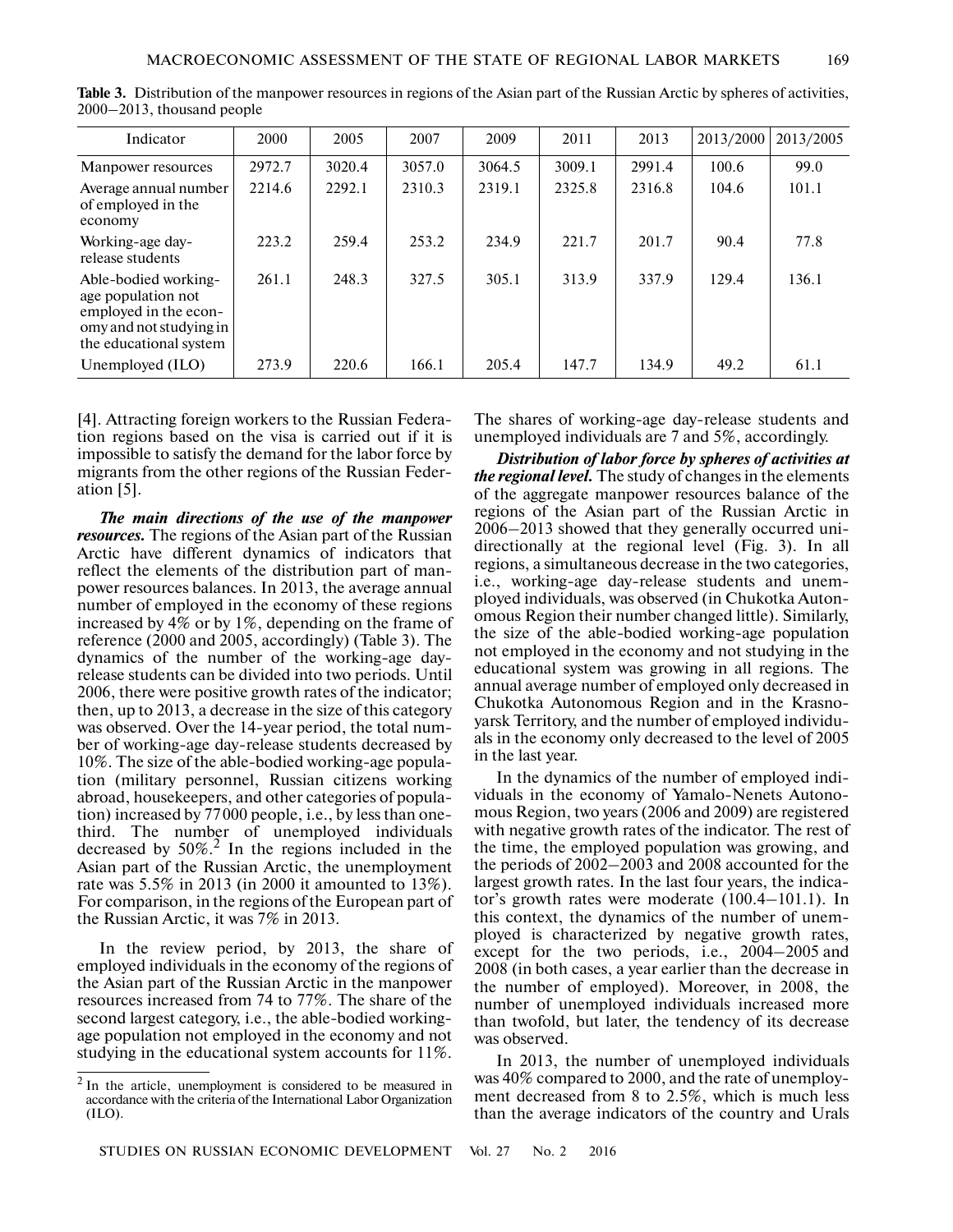

**Fig. 3.** Changes in the structure of manpower resources distribution based on spheres of activities in regions of the Asian part of the Russian Arctic in 2006–2013:

Yamalo-Nenets Autonomous Region; □ Krasnoyarsk Territory; 图 Republic of Sakha (Yakutia); ■ Chukotka Autonomous Region.

Federal District. The dynamics of working-age day release students can be conventionally divided into two periods, i.e., 2000–2004 and 2005–2013, which were periods of increase and decrease, accordingly. Moreover, the entire increase in the index in the first period was offset by its decrease in subsequent years; thus, total growth in the reviewed period was only 1000 people. In the structure of the manpower resources, based on the directions of use, the number of working age students holds the third place (2013). The size of the ableworking-age population not employed in the economy and not studying in the edu cational system is described by an increasing trend with short periods of decreasing indicator. In Yamalo- Nenets Autonomous Region, the absolute increase in this indicator was maximal in 2000–2013 compared to other regions under consideration.

Over the review period, the number of employed individuals in the economy of Krasnoyarsk Territory's was growing and, as a result, by 2013, the absolute growth in this category was 15000 people (by 2012, it was 30000 people). The increase in employment in the region was accompanied by a decrease in the number of working-age day-release students (except in 2009). In 2000–2013, the size of the unemployed population decreased by a little more than 100000 people (or 55%) and, as a result, the share of the indicator in the structure of the manpower resources decreased from 10 to 5%, while the share of unemployed decreased from 12 to 6%. In 2000–2005, the dynamics of work ing-age day-release students is described by systematic growth, which, in 2006–2013, shifted to a decrease. As a result, the number of this category of population decreased by 27000 people by 2013. The tendencies opposite to those considered above are observed in the dynamics of the size of the able-bodied working-age

population not employed in the economy and individ uals not studying in the educational system. The change in the number of this category of population is described by increasing trend (with short periods of decrease), and the total increase in the indicator was 35000 people over the review period. In 2013, its ratio in the manpower resources structure by directions of use was 11% (second place). It can be assumed that a part of unemployed population transferred to the employment sector, while the other part refilled the group of the able-bodied working-age population not employed in the economy and not studying in the edu cational system.

If one considers a shorter period (2006–2013), the result of the change in the distribution part of man power resource balance in the Republic of Sakha (Yakutia) is similar to that in the Krasnoyarsk Territory (Fig. 3). The increase in employment occurred in the context of a decrease in the number of unemployed and working-age day-release students, and an increase in the size of the able-bodied working-age population not employed in the economy and not studying in educational system. In 2000–2013, the overall growth in the number of employed in the Republic of Sakha (Yakutia) was 22000 people, or 5%. In the dynamics of unemployed, different tendencies are traced, but after 2008, the indicator was gradually decreasing. The rate of unemployment in the region decreased by 3.4 pp (from 10.6 to 7.2%), which is not as much as in the two other regions. It should be noted that changes in the size of the able-bodied working-age population not employed in the economy and not studying in the edu cational system were differently directed. Up to 2006, the number of working-age day-release students grew, then gradually decreased. In 2013, the region had the fol lowing structure of the manpower resources by directions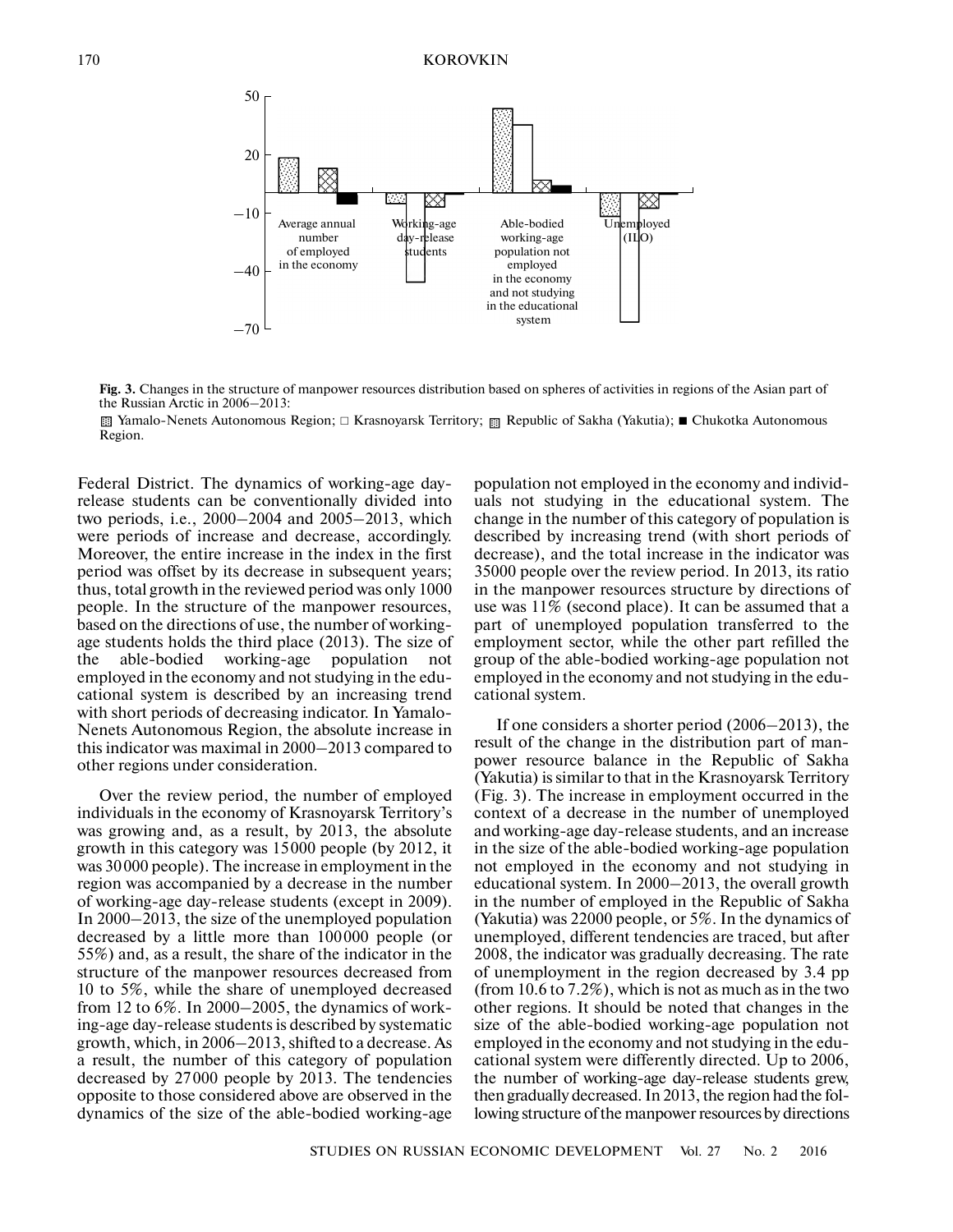of use: the employed population was 75%, the able-bod ied working-age population not employed and the econ omy and not studying in the educational system made up 11%, working-age day-release students was 8%, and unemployed individuals were 6%.

The decrease in the size of the manpower resources in Chukotka Autonomous Region (see Table 1) was accompanied by a decrease in all elements of the regional manpower resources balance in the short run and in the longer period as well. The growth in employ ment in the region in 2000–2005 gave way to a decrease up to 2013. Thus, the increase in the number of employed by 6000 people was completely offset by its decrease in the following years. The unemployment rate altered appreciably from 10 to 3.3%, and the maximal decrease in the number of unemployed occurred in 2000–2005, while during the crisis period the growth in this indicator was recorded. The size of the able-bodied working-age population not employed and the economy and not studying in the educational system decreased by 75%, i.e., from 17500 to 4200 people.

*The structure of employed individuals based on type of economic activity (by OKVED sections).* In order to assess the changes in the according structure of employment, the aggregate for all regions of the Asian part of the Russian Arctic, the reference rates of growth in the number of employed based on the type of economic activities for 2000–2013 were analyzed (2000 was the reference year). The analysis showed that all types of economic activities could be divided into several groups according to the dynamics of the number of employed in them.<sup>3</sup> In the first group, there are seven OKVED sections in which the number of employed increased significantly (by 20% and more) during the review period, the second group includes five sections with moderate growth rates (less than 20%), and the third group includes three sections characterized by a decrease in the number of employed (Table 4). The classification offered in the table is not multifunctional and could only be used for an integrated analysis of the situation in the four regions. At the same time, certain exceptions to the rule are allowed, and for the Republic of Sakha a quite different classification should apparently be offered.

In each of the four regions, the maximal growth in employed population is registered in Section B Fish ery and Aquaculture (235%). However, these high growth rates are initially attributed to the small num ber of employed individuals in this section in the regions. The second section based on the growth of the employment rate is Section J Financial Activities (156%). The largest contribution to the overall growth in employment in this section is attributed to Krasnoyarsk Territory, where employment increased by 9000 people (from 11 to 20). In Yamalo-Nenets Autono mous Region and in the Republic of Sakha (Yakutia), this section is also included in the first group, although the growth in the size of the population employed in it was less intense. In this context, Chukotka Autono mous Region shows a decrease in employment in Sec tion J by 16%. A large increase was observed in employment in Section L Public Administration and Defense; Compulsory Social Security in each region provides a place for it in the first group. Aggregate employment in this section increased by 44000 people in the fourth regions, where the Krasnoyarsk Territory accounts for half of it and Yamalo-Nenets Autono mous Region accounts for one-fourth. Section F Con struction is also included in the first group with a 30% increase in employment (50000 people in absolute terms). The highest growth was observed in Yamalo- Nenets Autonomous Region (30000 people), and the smallest one in Chukotka Autonomous Region (600 people). In addition to the specified ones, the first group includes three sections with similar growth rates of employment: Section I Transport and Com munications (125%); Section E Production and Dis tribution of Electricity, Gas, and Water (123%); and Section G Wholesale and Retail Trade; Repair of Motor Vehicles, Motorcycles, Household Goods and Personal Items (120%). Increase in employment in Sections I and G by 50000 and 54000 people was pro vided by the Krasnoyarsk Territory, which accounts for more than half of its growth (37000 and 49000 people, accordingly). High growth rates in Section E Production and Distribution of Electricity, Gas, and Water was accompanied by growth in employment in this sector in each region. The Republic of Sakha (Yakutia) accounts for half of this total increase (10000 people).

Five sections with moderate growth rates of employment can be included into the second group. In the review period, the highest growth rate was recorded in Section K Real Estate Operations, Rent ing, and Business Activities (119%). The growth in employment in this section by 30000 people was pro vided by its growth in the Krasnoyarsk Territory (by 36000 people), which is accompanied by a decrease in other regions. In Section C Mining, the total number of employed individuals increased by 11%, which was accompanied by growth in three regions, except the Krasnoyarsk Territory. Most of the aggregate growth was provided by Yamalo-Nenets Autonomous Region and Chukotka Autonomous Region. The increase in employment in Section H Hotels and Restaurants in two regions, Yamalo-Nenets Autonomous Region and Krasnoyarsk Territory, led to 9% aggregate growth in four regions. However, the share of this section in the overall structure of types of economic activities was only 1.5% in 2013. In Section N Health and Social Services employment increased by 10000 people due to it the Krasnoyarsk Territory (8000 people). In 14 years, the share of this section in the overall structure

<sup>3</sup> When analyzing the structure of employment based on economic activities Section O Other Community, Social, and Personal Services; Other Community, Social, and Personal Services; Section P Provision of Housekeeping Services; Section Q Activities of Extraterritorial Organizations Activities of Extraterritorial Organizations are treated as one aggregate unit (section).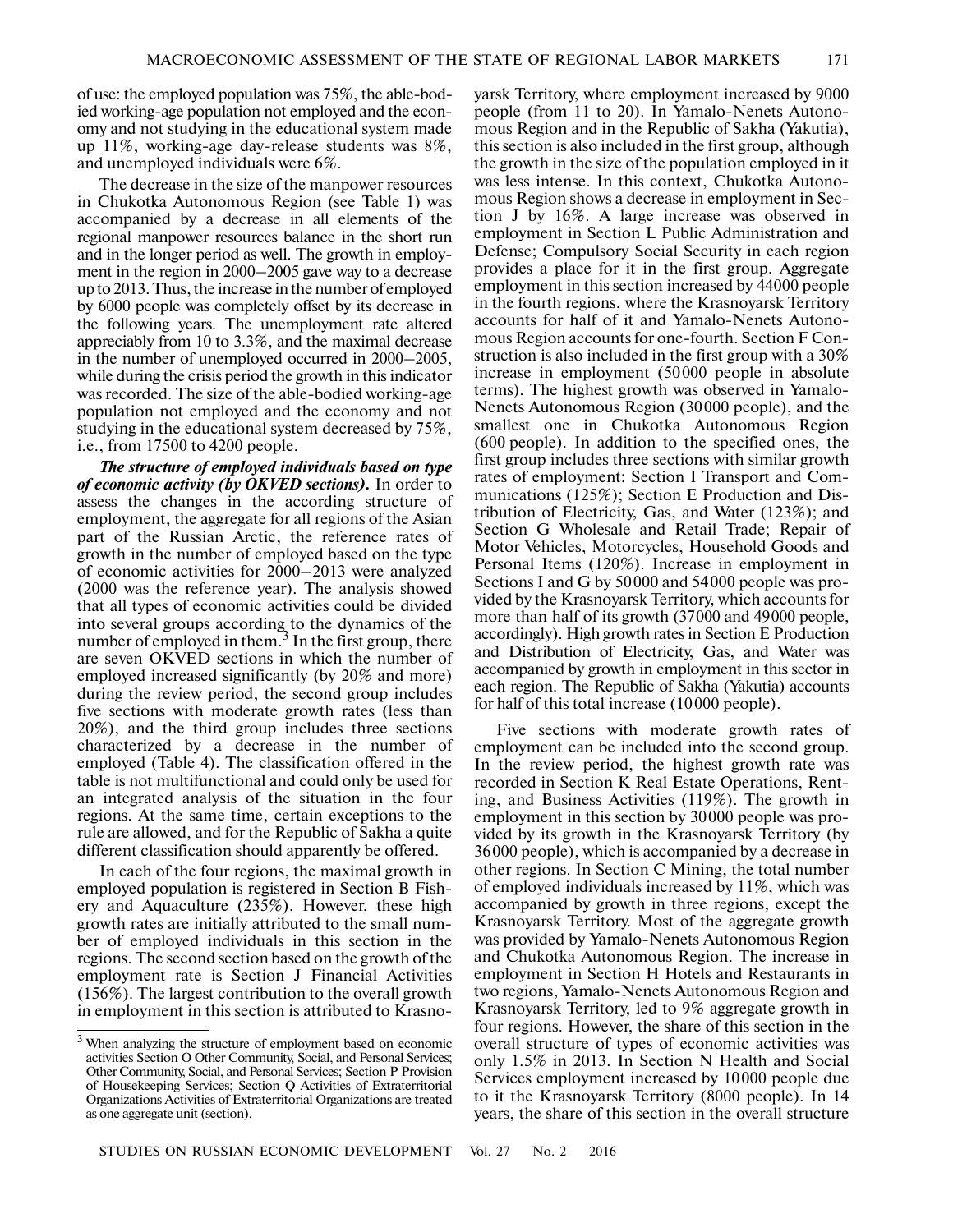| Type of activity                                                                                                                                                 | Yamalo-Nenets<br>Autonomous<br>Region | Krasnoyarsk<br>Territory | Republic<br>of Sakha<br>(Yakutia) | Chukotka<br>Autonomous<br>Region | Regions of the<br>Asian part of the<br>Russian Arctic |
|------------------------------------------------------------------------------------------------------------------------------------------------------------------|---------------------------------------|--------------------------|-----------------------------------|----------------------------------|-------------------------------------------------------|
| Employed in the economy, total                                                                                                                                   | 120.8                                 | 101.1                    | 104.9                             | 98.5                             | 104.6                                                 |
| Group 1 (significant growth)                                                                                                                                     |                                       |                          |                                   |                                  |                                                       |
| Section B Fishery and Aquaculture                                                                                                                                | 204.5                                 | 206.1                    | 346.8                             | 389.6                            | 235.0                                                 |
| <b>Section J Financial Activities</b>                                                                                                                            | 123.8                                 | 182.2                    | 130.4                             | 84.3                             | 156.7                                                 |
| Section L Public Administration and<br>Defense; Compulsory Social Security                                                                                       | 178.2                                 | 130.4                    | 130.7                             | 142.6                            | 136.1                                                 |
| <b>Section F Construction</b>                                                                                                                                    | 159.8                                 | 108.2                    | 148.4                             | 166.9                            | 129.0                                                 |
| Section I Transport and Communica-<br>tions                                                                                                                      | 136.8                                 | 134.9                    | 98.6                              | 75.6                             | 124.7                                                 |
| Section E Production and Distribution<br>of Electricity, Gas and Water                                                                                           | 147.0                                 | 105.8                    | 150.6                             | 110.0                            | 123.5                                                 |
| Section G Wholesale and Retail Trade;<br>Repair of Motor Vehicles, Motorcycles,<br>Household Goods and Personal Items                                            | 93.6                                  | 125.2                    | 114.8                             | 115.2                            | 120.1                                                 |
| Group 2 (moderate growth)                                                                                                                                        |                                       |                          |                                   |                                  |                                                       |
| Section K Real Estate Operations, Rent-<br>ing and Business Activities                                                                                           | 92.9                                  | 141.9                    | 89.4                              | 63.8                             | 119.0                                                 |
| <b>Section C Mining</b>                                                                                                                                          | 122.8                                 | 82.3                     | 105.3                             | 356.9                            | 111.3                                                 |
| Section H. Hotels and Restaurants                                                                                                                                | 136.7                                 | 110.8                    | 75.9                              | 93.9                             | 108.9                                                 |
| Sections O, P, Q Other Community,<br>Social and Personal Services; Provision<br>of Housekeeping Services; Activities of<br><b>Extraterritorial Organizations</b> | 108.1                                 | 118.6                    | 88.1                              | 47.4                             | 108.0                                                 |
| Section N. Health and Social Services                                                                                                                            | 106.9                                 | 108.2                    | 103.7                             | 89.5                             | 106.7                                                 |
| Group 3 (reduction)                                                                                                                                              |                                       |                          |                                   |                                  |                                                       |
| <b>Section M Education</b>                                                                                                                                       | 95.2                                  | 94.4                     | 93.0                              | 71.5                             | 93.6                                                  |
| Section A Agriculture, Hunting and For-<br>estry                                                                                                                 | 47.3                                  | 64.2                     | 81.7                              | 43.1                             | 67.2                                                  |
| Section D Manufacturing                                                                                                                                          | 67.2                                  | 66.5                     | 100.6                             | 14.1                             | 68.3                                                  |

**Table 4.** Changes in the size of the employed population by type of economic activities in regions of the Asian part of the Russian Arctic, 2013, %, through 2000

increased slightly to 7% in 2013. Apart from the spec ified ones, the second group includes sections O, P, Q Other Community, Social, and Personal Services; Provision of Housekeeping Services; Activities of Extraterritorial Organizations, where the total growth in employment was 8% (6500 people) due to its increase in the Krasnoyarsk Territory. In the Republic of Sakha (Yakutia) and in Chukotka Autonomous Region employment in these sections decreased. Over the review period, the aggregate ratio of these sections did not change and was 4% in 2013.

The third group with a decrease in aggregate employment includes the following three sections: Section A Agriculture, Hunting, and Forestry; Section D Manufacturing; and Section M Education. The great est decrease in each section was observed in Krasno yarsk Territory. Specifically, employment in Section A decreased by 33% (77000 people), which was accompanied by a decrease in all regions. These changes led to a decrease in the share of this section from 11% in 2000 to 7% in 2013 in the rest of the types of economic activities. A similar decrease was recorded in Section D by 32%, or 100000 people; as a result, the share of this section decreased from 14 to 9% by 2013. In Sec tion M Education, the decrease in the employed pop ulation amounted to 15000 people, and its share decreased from 11 to 9.6%.

There were no significant changes in the structure of employment based on types of economic activities in the regions of the Asian part of the Russian Arctic. In particular, in the review period, six sections of eco nomic activities did not change their position in the structure of employment. The most significant changes in the number of employed occurred in Sec tion D Manufacturing (in 14 years, this section moved from first to fifth place) and Section A Agriculture,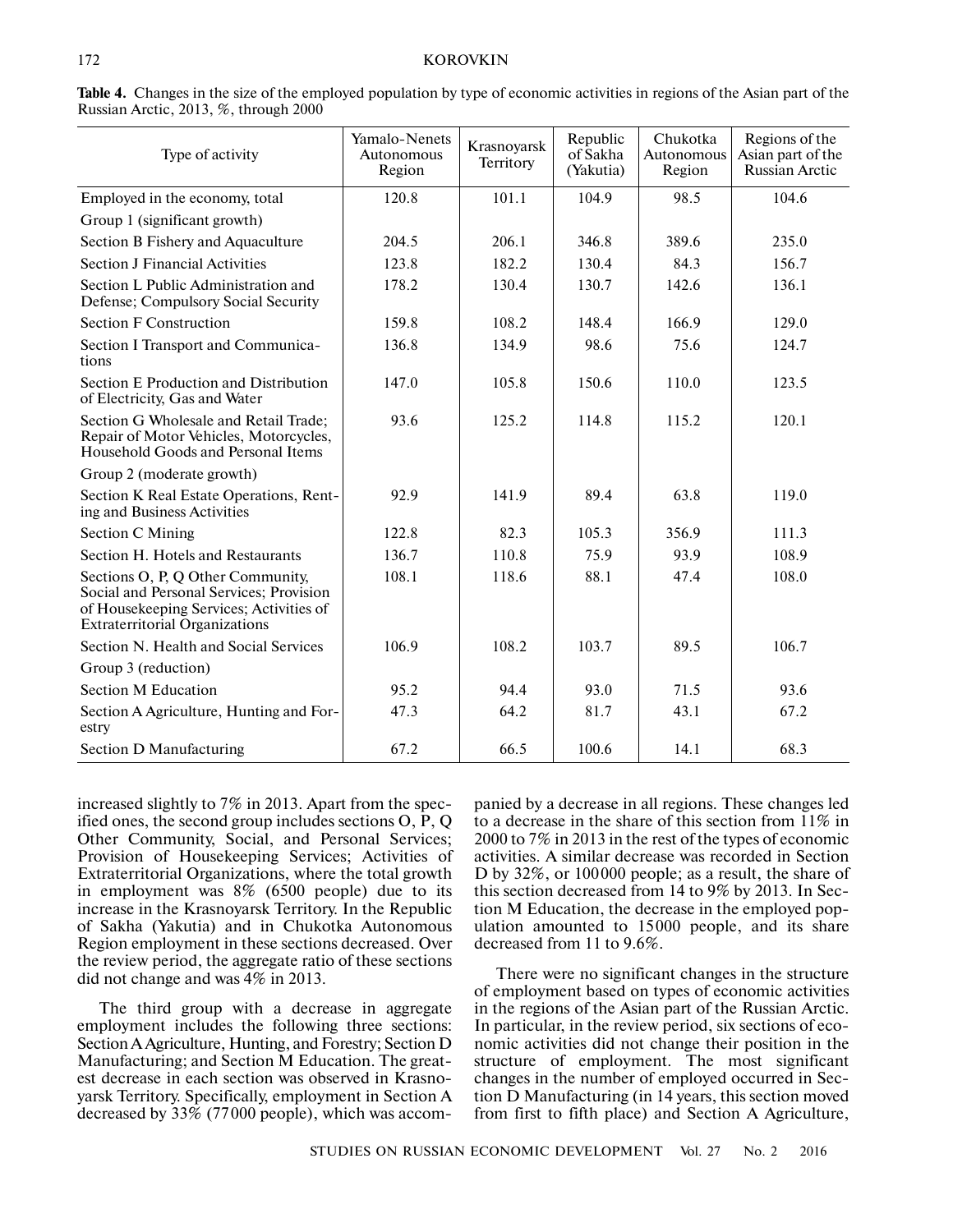

**Fig. 4.** Dynamics of structural shifts in employment by types of economic activities in the regions of the Asian part of the Russian Arctic, *IE*, 2000–2013: nics of structural shifts in employment by types of economic activities in the regions of the Asia<br>00−2013:<br>Nenets Autonomous Region; — Krasnoyarsk Territory;−♦− Chukotka Autonomous Region;

-□-Yamalo-Nenets Autonomous Region; — Krasnoyarsk Territory; -◆- Chukotka Autonomous Region;

Hunting, and Forestry from fourth to the ninth place). The ratio of Sections I Transport and Communica tions (from the fifth to the second place) and L Public Administration and Defense; Compulsory Social Security (from the tenth to the seventh) increased; thus, their ranges changed significantly.

On the whole, the ratios of the types of economic activities grouped according to the size of the population of the regions of the Asian part of the Russian Arctic employed in them changed as follows. The ratio of the group of sections with high growth rates of the number of employed increased from 40 to 47%; the ratio of the sec ond group of sections with moderate growth rates increased by 2% (from 25 to 27%). The ratio of the third group decreased by 10 pp (from 36 to 26%).

Integral assessment of the intensity of the changes in the structure of employment by types of economic activities was carried out based on the index of struc tural changes [6], which dynamics is shown in the Fig. 4. The periods of unidirectional changes in the struc ture of regional employment include 2003, 2005, and 2010, when increase in the intensity of changes in the structure of employment by regions of the Asian part of the Russian Arctic was recorded. In 2003, the upswing of the index was mostly caused by the changed number in Section A Agriculture, Hunting, and Forestry (the number of employed decreased); Section C Mining; and Section E Production and Dis tribution of Electricity, Gas, and Water (the size of the population employed in them grew compared to the previous year). In 2005, the growth in the index occurred mostly due to the changes in the following sections: Manufacturing (decreased employment); Fishery and Aquaculture and Transport and Commu nications (increased employment). In 2010, sections I. Transport and Communications; O, P. and Q Other Community, Social, and Personal Services; Provision of Housekeeping Services; Activities of Extraterrito rial Organizations; C Mining had domineering effect on the growth in the index. In the first two types of economic activities the number of employed popula tion was decreasing, in the third of the mentioned sec tions it was growing. The intensity of structural changes in the regions under consideration is of a dif ferent nature and not due, e.g., to merely different growth rates or decreased number of employed popu lation.

The corresponding indexes in the regions are mostly characterized by similar fluctuations, but there are deviations from the general trend due to the regional specifics (which, in this case, refers to the assessment of structural changes calculated by four regions as a whole) (Fig. 4).

The inconsistency of qualitative and quantitative characteristics of demand and supply of labor force leads to structural disparities in the labor markets of the country and its regions. As our studies have shown, the scale of the regional structural unemployment can be calculated based on the data on the number of unem ployed and stated by employers' need for employees which contributes greatly to aggregate unemployment (see, e.g.,  $[7-8]$ ). In the 2000s, it amounted to 30-40% of the aggregate unemployment, but since 2008, its share has gradually decreased.

Table 5 presents assessments of the contribution of the analyzed regions' to the all-Russian regional struc tural unemployment as the difference between the ratio of the number of unemployed in the regional and all-Russian labor markets and the ratio of the number of vacancies in the regional and all-Russian labor mar kets (the index is 1). Additionally, the table presents assessments of the number of unemployed (ILO), the

 $-\triangle$ -Republic of Sakha (Yakutia);---- total of four regions.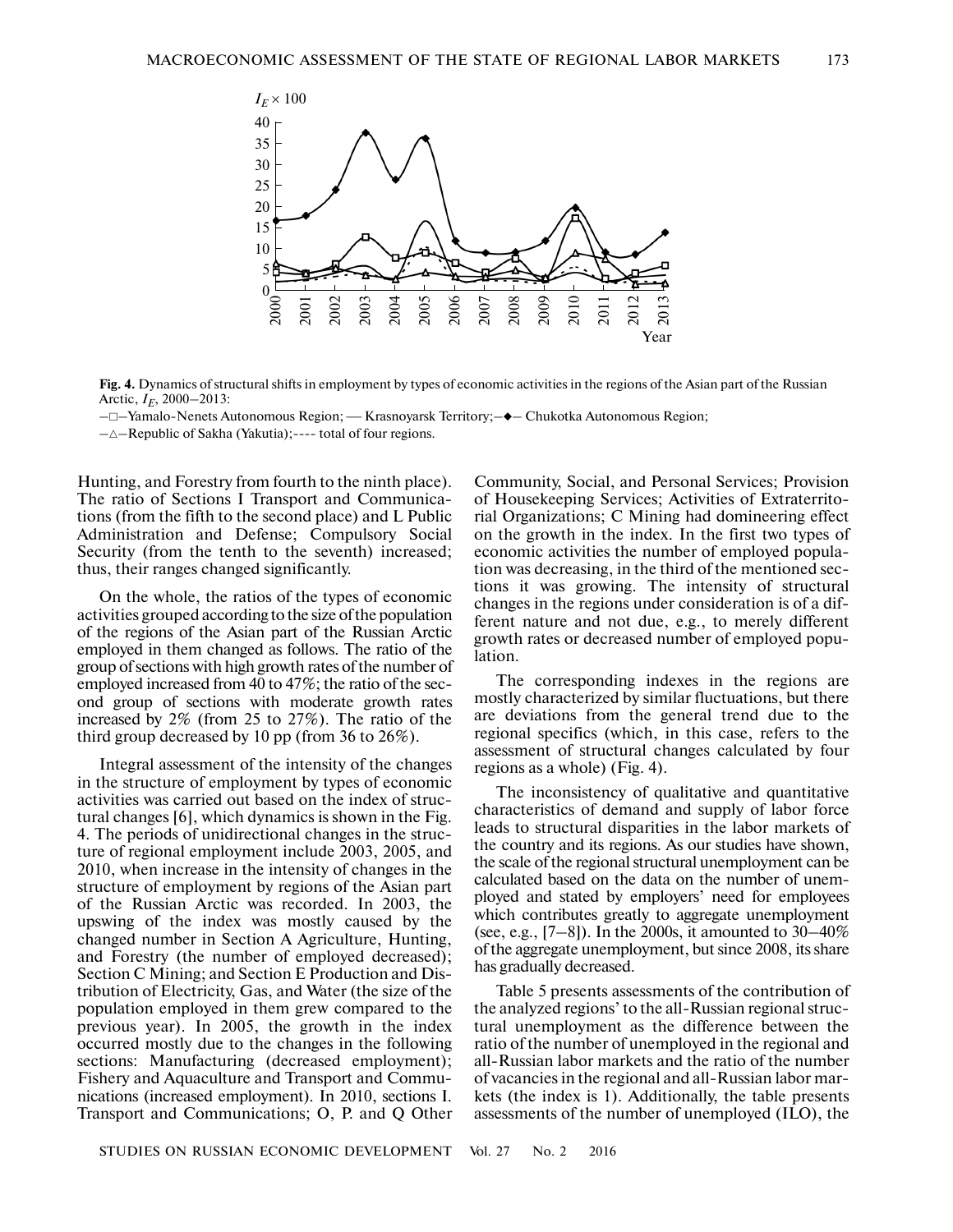| Region (version)                | 2000           | 2003           | 2005           | 2007    | 2009           | 2011    | 2013    |
|---------------------------------|----------------|----------------|----------------|---------|----------------|---------|---------|
| Yamalo-Nenets Autonomous Region |                |                |                |         |                |         |         |
| (1)                             | $-0.06$        | $-0.04$        | 0.11           | $-0.29$ | $-0.30$        | $-0.30$ | $-0.41$ |
| (2)                             | $\overline{4}$ | 2              | $-6$           | 13      | 19             | 15      | 17      |
| (3)                             | $-0.4$         | $-0.3$         | 0.9            | $-3.2$  | $-2.1$         | $-3.5$  | $-5.6$  |
| Krasnoyarsk Territory           |                |                |                |         |                |         |         |
| (1)                             | 2.02           | 1.32           | 1.39           | 1.53    | 1.20           | 0.53    | 0.32    |
| (2)                             | $-156$         | $-79$          | $-73$          | $-70$   | $-76$          | $-27$   | $-13$   |
| (3)                             | 15.1           | 10.6           | 11.3           | 17.3    | 8.7            | 6.1     | 4.4     |
| Republic of Sakha               |                |                |                |         |                |         |         |
| (1)                             | 0.22           | 0.37           | 0.41           | 0.48    | 0.21           | 0.11    | $-0.06$ |
| (2)                             | $-17$          | $-22$          | $-22$          | $-22$   | $-13$          | $-5$    | 2       |
| (3)                             | 1.7            | 3.0            | 3.4            | 5,4     | 1.5            | 1.3     | $-0.8$  |
| Chukotka Autonomous Region      |                |                |                |         |                |         |         |
| (1)                             | 0.03           | $-0.07$        | $-0.08$        | $-0.05$ | $-0.07$        | $-0.02$ | $-0.06$ |
| (2)                             | $-2$           | $\overline{4}$ | $\overline{4}$ | 2       | $\overline{4}$ | 1       | 2       |
| (3)                             | 0.2            | $-0.6$         | $-0.7$         | $-0.5$  | $-0.5$         | $-0.2$  | $-0.8$  |

**Table 5.** Imbalances in labor markets in regions of the Asian part of the Russian Arctic

transfer of which to the region or out of it should elim inate structural unemployment in the region and lead to it decrease in the Russian Federation while main taining the current regional structure of vacancies (the index is (2), thousand people), as well as the number of vacancies (the stated need for employees) which it is necessary to transfer (create/close) in the subject with current regional structure of unemployed in order to eliminate structural unemployment (the index is (3), thousand people).

As noted above, in 2000–2013 the number of unemployed population in the four regions of the Asian part of the Russian Arctic decreased by 140000 people, or by 50%. During that period, the total num ber of vacancies in these regions increased by 4.8 times (from 10000 to 47000); the highest growth rates were observed in the Krasnoyarsk Territory, while the lowest was observed in Yamalo-Nenets Autonomous Region. According to the calculations, two regions, Yamalo-Nenets Autonomous Region and Chukotka Autono mous Region, were labor-deficient over most of the review period. In order to minimize structural unem ployment, it is necessary to attract some unemployed individuals from the other regions.

Thus, aggregate additional demand for labor in the two regions will be in the range of 7000 in 2001 to 19000 people in 2013 while maintaining the current structure of vacancies. On the contrary, Krasnoyarsk Territory and the Republic of Sakha (Yakutia) are labor-surplus regions, wherein the total number of structural unemployed in them is gradually decreasing from 173000 people in 2000 to 22000 people in 2012. Consequently, the total structural unemployment can

be decreased by redistributing the unemployed popu lation between the four regions.

The regulation of the amount and structure of vacancies by opening modern work places and closing obsolete and worn-out work places can be an addi tional measure of migration policy for decreasing structural unemployment. Thus, in order to minimize structural unemployment in the Krasnoyarsk Territory and the Republic of Sakha (Yakutia), it is important to create (open or relocate) additional vacancies, the assessment of which number is presented in Table 5 (see index 3).

The state and regional authorities can address the objective of reducing structural unemployment by influencing the number and qualitative characteristics both of demand and supply of labor, taking into con sideration the interests of each region, which makes the task multicriterial. As noted above, the Krasno yarsk Territory and Chukotka Autonomous Region are included in the list of the Russian Federation regions, to which attracting labor force is a priority objective, which shall be taken into consideration while regulat ing internal migration flows. Furthermore, the process of coordinating unsatisfied demand and the labor sup ply cannot be reduced to quantitative matching. The policy of improving the skills of the employed popula tion, as well as training the unemployed population to be able to satisfy the demand for the labor force in the economy, is equally important. Nevertheless, the derived assessments present benchmarks of the regions' demand for additional labor force in the framework of the policy of increasing labor force mobility [9, 10]. Estimates of the number of vacancies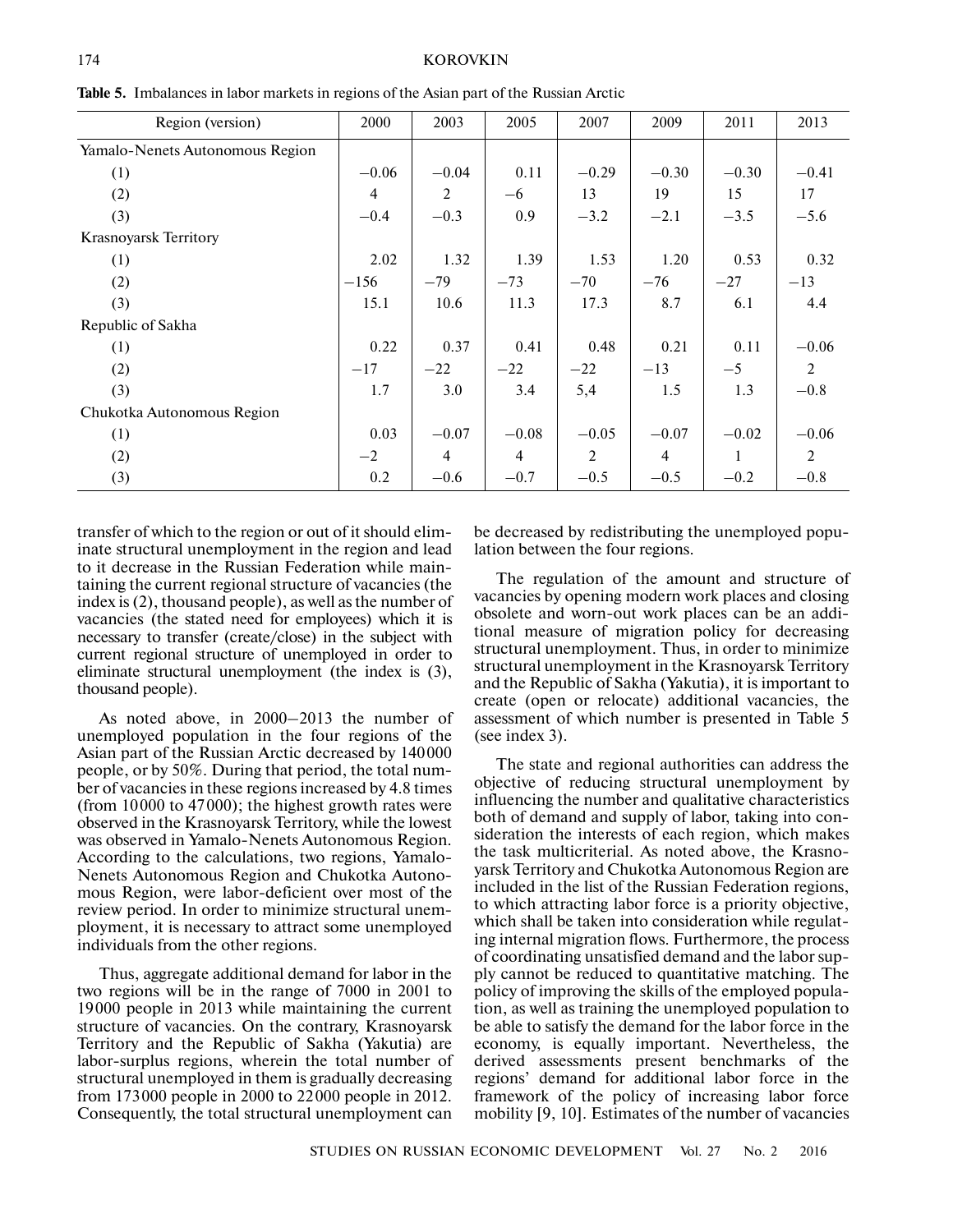| Structure of manpower resources                                                                                          | Yamalo-Nenets<br>Autonomous Region |       | Krasnovarsk<br>Territory |       | Republic of Sakha<br>(Yakutia) |       | Chukotka Autono-<br>mous Region |       |
|--------------------------------------------------------------------------------------------------------------------------|------------------------------------|-------|--------------------------|-------|--------------------------------|-------|---------------------------------|-------|
|                                                                                                                          | (1)                                | (2)   | (1)                      | (2)   | (1)                            | (2)   | (1)                             | (2)   |
| Manpower resources                                                                                                       | 105.5                              | 103.6 | 103.0                    | 100.2 | 97.4                           | 95.5  | 96.0                            | 91.7  |
| Total number of employed popu-<br>lation in the economy                                                                  | 105.8                              | 104.2 | 103.3                    | 102.5 | 96.8                           | 97.2  | 98.1                            | 98.3  |
| Working-age day-release students                                                                                         | 114.6                              | 90.3  | 100.2                    | 90.2  | 105.4                          | 95.7  | 94.4                            | 93.7  |
| Able-bodied working-age popu-<br>lation not employed in the econ-<br>omy and not studying in the edu-<br>cational system | 103.1                              | 104.3 | 111.8                    | 90.2  | 103.7                          | 80.7  | 77.4                            | 40.7  |
| Unemployed population                                                                                                    | 96.5                               | 100.2 | 82.3                     | 100.2 | 82.6                           | 101.0 | 111.8                           | 93.5  |
| Foreign labor migrants                                                                                                   | 111.0                              | 96.5  | 102.1                    | 91.5  | 92.9                           | 108.9 | 214.3                           | 178.4 |

**Table 6.** Assessment of prospective size of the manpower resources of the Asian part of the Russian Arctic and their distri bution by spheres of activities by versions (1) and (2), 2020, in % to 2013

may also serve as guidelines for the policy of creation of highly productive work places, including those at the regional level, carried out at the federal and regional levels [13].

*Assessment of prospective dynamics and structure of the main indicators of the regional manpower resources balance.* There are different ways to assess the prospec tive dynamics of the regional labor markets parameters. The first approach is to study regional problems in the context of the solution of the all-Russia problem of the coordination of labor markets and unemployment parameters in the consideration of regional interactions and key macroeconomic and regional determinants of employment and labor market. Another approach involves solving similar problems at the regional level tak ing into account the most important indicators of the employment sector and labor market and the effect of the key socioeconomic factors on them.

In turn, in the framework of these approaches (which, generally speaking, are not strictly alternative and can supplement each other to some degree) a fac tor and persistence forecasts can be developed. In par ticular, the suggested approaches to analyzing and forecasting the dynamics of regional labor markets can be implemented based on the corresponding forecast ing and analytical instruments, namely, single- and multisector models for coordinating the dynamics of demand and supply of labor force. Single-sector models allow one to carry out forecasting and analytical calcula tions for the economy of Russia or its regions as a whole. Multisector models are used without limitation to study the territorial structure of employment and identify the regional specifics of the coordination of the supply and demand of the labor force. The experience of develop ment of a regional multisector model for the Russian economy is presented, for instance, in the work [8].

It is possible to carry out an inertial assessment of the dynamics of the main indicators of manpower resources balance under the assumption of maintaining the key trends of the retrospective period. In this work, the persistence forecasts of the balances' indica tors is made in two versions depending on the length of the reference period: 1998–2013 (version 1) and 2002–2013 (version 2). We repeatedly used this approach to analyze the dynamics of the main indica tors of the Russian and regional employment sector and labor market (see, e.g., [5, 15]), as well as to give predictive evaluations for the regions of the European part of the Russian Arctic [11]. As in work [11], the medium version of the demographic forecast of the Federal State Statistic Service is taken as the basis. According to it, in the mid-term, Russia will enter a period of maximal decrease in the working-age popu lation. In 2014–2015, the size of working-age popula tion will decrease by 1 million people a year and, in 2016, it will decrease by 1.1 million people. A signifi cant decrease in the size of the working-age popula tion is also expected in 2017–2018.

As the calculations have shown, in both versions, the size of the manpower resources in Yamalo-Nenets Autonomous Region and the Krasnoyarsk Territory will continue to grow, while in the Republic of Sakha (Yakutia) and in Chukotka Autonomous Region, it will decrease. The difference between the two versions is that the prospective size of the manpower resources and cer tain categories of it in regions of the Asian part of the Russian Arctic is decreasing less intensely and growing more intensely considering the trends of 1998–2013. This is due to the fact that the effect of the 2008–2009 crisis is more pronounced (for a longer trend, this effect is partially set off by the previous dynamics).

The change in the elements of distribution part of the manpower resources balance by regions in the future is presented in Table 6. In both versions of the calculations, the size of the manpower resources decreases most intensely in Chukotka Autonomous Region due to a 15% decrease in the size of the work ing-age population according to the medium version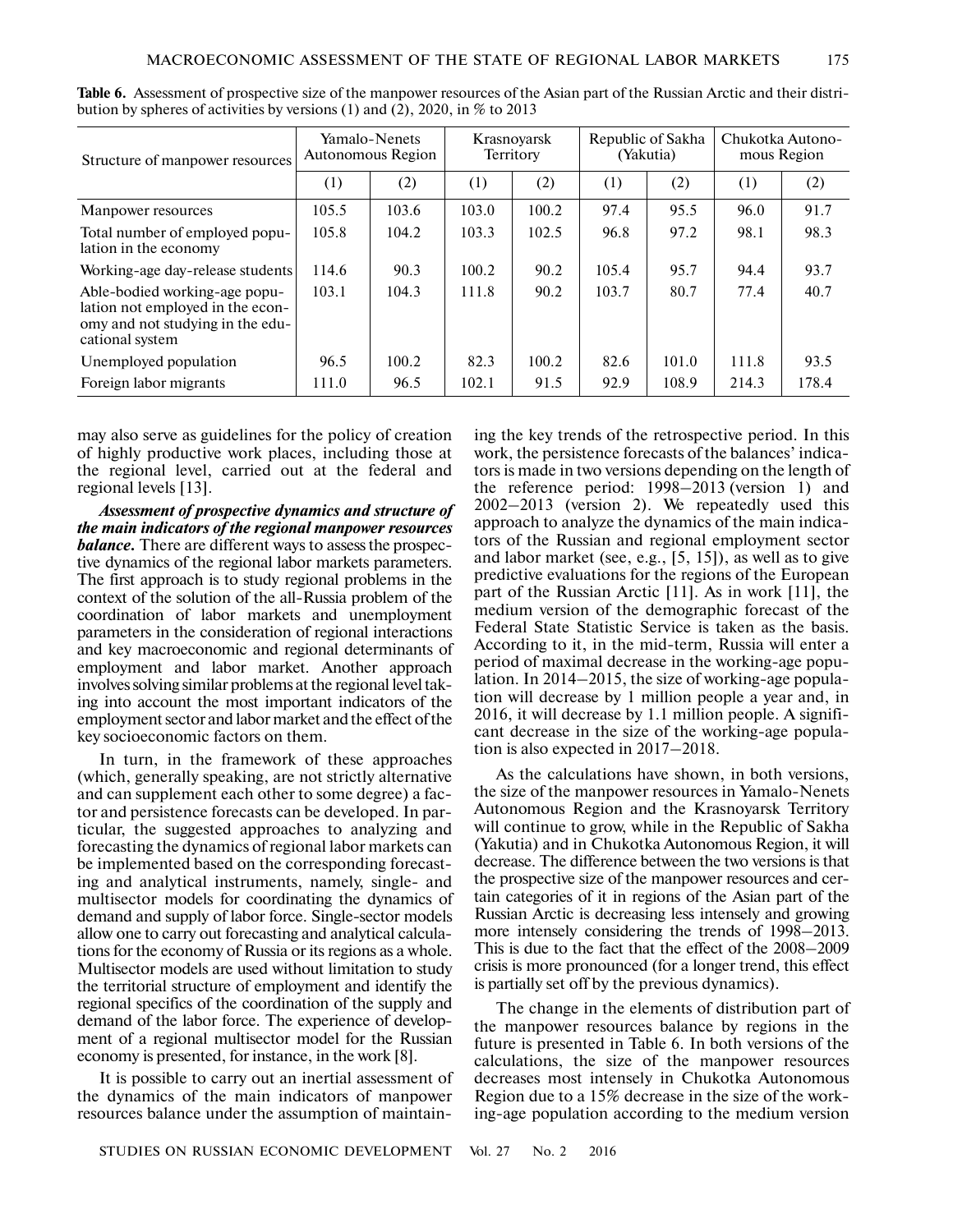of the demographic forecast for this region by 2020 compared to 2013.

In the same period, the size of the working-age population will decrease in the Republic of Sakha (Yakutia) by 12%, which also explains the decrease in the manpower resources in the region in both versions (by 2.5 and 4.5% in version 1 and (2), accordingly). In Krasnoyarsk Territory, despite the 5% decrease in the size of the working-age population, the size of the manpower resources grows in both versions of the forecast (more intensely, considering the longer retro spective period). In Yamalo-Nenets Autonomous Region, a 10% increase in the size of the working-age population is expected by 2020 and, accordingly, the size of the manpower resources of the region will increase by 6% (or 26000 people) according to version 1 and by 4% (17000 people) according to version 2.

The number of employed individuals in the econ omy of Yamalo-Nenets Autonomous Region will increase by 4–6% depending on the version. The ten dency of growth is also characteristic of both versions of the forecast of the size of the able-bodied working age population not employed in the economy and not studying in educational system. However, in the longer retrospective period, the growth rates of this category are lower than version 2 (93 and 4%, accordingly). The dynamics of the number of other categories of the population under consideration varies depending on the length of the reference period. According to the forecast based on the trends of 1998–2013, the num ber of working-age day-release students will increase by 14.5% (22000 people in absolute terms). According to version 2, their number will decrease by 1500 peo ple, which is also due to crisis developments. The situ ation with foreign labor migrants is similar: according to version 1 of the forecast, their number will increase by 3000 people (to 31000 people) and, according to version 2, by 1000 people. The versions do not forecast any fundamental changes in the dynamics of unem ployed population, it is expected to stabilize at the level of 10000 people.

The assessment of changes in the structure of employed population shows that in the context of pro spective growth in the number of employed in the regional economy its decrease should be expected in five VEDs taking into account the maintenance of longer tendencies and, in seven VEDs, there are shorter tendencies. According to version 1, the highest rates of its decrease are characteristic of sections Agri culture, Hunting, and Forestry  $(-27%)$ ; Real Estate Operations, Renting, and Business Activities (–13%); and Education  $(-5\%)$ . Considering the reference period of 2002–2013, one can also expect significant decrease in the number of employed in the section Manufacturing  $(-32\%)$ . In both versions, the high growth rates of employment are characteristic of Sec tion L Public Administration and Defense; Compul sory Social Security (124 and 116%), Fishery and Aquaculture (116 and 133%), Construction (109.4 and 118%). Taking into account longer tendencies, the expected increase in the number of employed indi viduals in the sectors with positive dynamics is offset by 20% in the sectors in which the decrease in employ ment is forecasted. According to version 2, the sectors with the decreasing trend decrease the forecasted increase in employment nearly by half.

In two versions, the difference in the size of the manpower resources in Krasnoyarsk Territory is 53000 people in favor of the longer reference period. Accord ing to version 1, the forecasted growth in the size of the manpower resources is accompanied by an increase in all other balance elements and a decrease in the num ber of unemployed individuals. Moreover, this increase is mostly due to the increase in the employed population by 47000 people. At the same time, the increase in the size of the able-bodied working-age population not employed in the economy and not studying in the educational system by 24000 people is forecasted, which can occur due to, among other things, an 18% decrease in the number of unemployed individuals (15000 people). It is forecasted that the number of working-age day-release students accord ing to this version will stay the same. According to ver sion 2, taking into account the trends of 2002–2013, the size of the manpower resources will stabilize at the level of 2013, but their distribution by spheres of activ ities will change. It can be said that a kind of a mobili zation plan will be implemented when the size of the employed population grows due to the decrease in the number of working-age day-release students and able bodied working-age population not employed in the economy and not studying in the educational system. Furthermore, the number of unemployed individuals is stable, and the number of foreign labor migrants decreases by 3000 people. The types of economic activities with decreasing dynamics include two or four sections depending on the version. In both cases, a significant decrease is forecasted in Section A Agri culture, Hunting, and Forestry and Section D Manu facturing and, in the shorter period, this decrease is greater, i.e., 18000 and 30000 people compared to 15000 and 24 000 people. If the trends of a shorter period are maintained, a decrease in employment is also expected in sections Education  $(-3\%)$  and Mining  $(-\)$ 5.5%), which will decrease the prospective growth in employment in the industries by more than one-half.

In both versions of the forecast, the number of indi viduals employed in the economy of the Republic of Sakha (Yakutia) will decrease, but in accordance with the trends of 1998–2014, it will decrease faster. The decrease in the number of unemployed individuals is accompanied by growth in the size of two categories, i.e., working-age day-release students and able-bodied working-age population not employed in the economy and not studying in the educational system. According to version 2, the number of these categories will decrease in the context of decreased employment and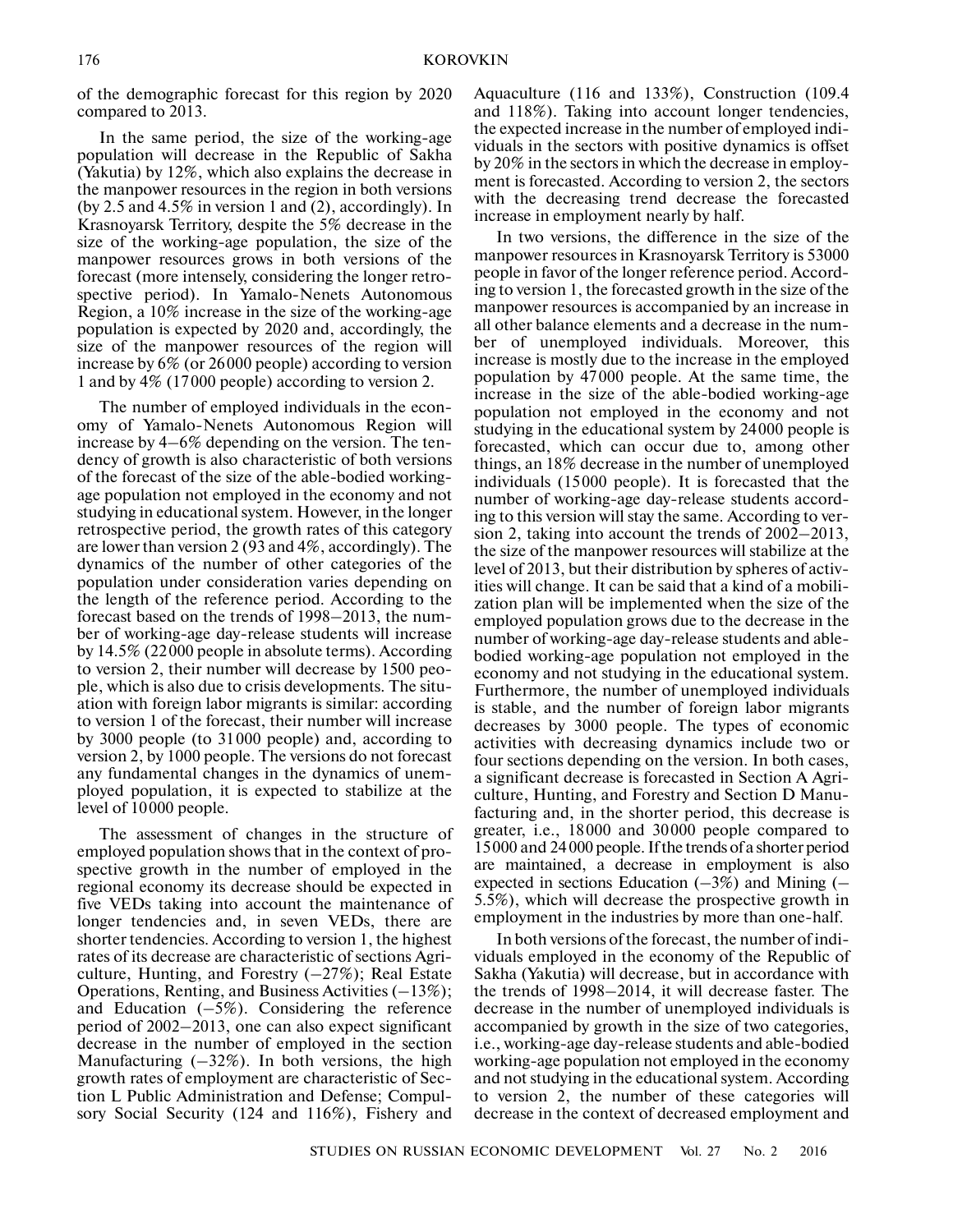| Region (version)                   | 2014 | 2016 | 2017 | 2018 | 2019 | 2020 | 2020/2013,<br>percentage<br>points |
|------------------------------------|------|------|------|------|------|------|------------------------------------|
| <b>Russian Federation</b>          |      |      |      |      |      |      |                                    |
| (1)                                | 5.5  | 5.2  | 5.0  | 4.9  | 4.7  | 4.6  | $-1.1$                             |
| (2)                                | 5.7  | 5.5  | 5.4  | 5.3  | 5.3  | 5.2  | $-0.6$                             |
| Yamalo-Nenets Autonomous<br>Region |      |      |      |      |      |      |                                    |
| (1)                                | 2.6  | 2.5  | 2.5  | 2.5  | 2.4  | 2.4  | $-0.2$                             |
| (2)                                | 2.6  | 2.6  | 2.6  | 2.6  | 2.6  | 2.5  | $-0.1$                             |
| Krasnoyarsk Territory              |      |      |      |      |      |      |                                    |
| (1)                                | 5.5  | 5.1  | 5.0  | 4.8  | 4.7  | 4.6  | $-1.1$                             |
| (2)                                | 5.7  | 5.7  | 5.7  | 5.6  | 5.6  | 5.6  | $-0.1$                             |
| Republic of Sakha (Yakutia)        |      |      |      |      |      |      |                                    |
| (1)                                | 7.0  | 6.7  | 6.6  | 6.4  | 6.3  | 6.2  | $-1.0$                             |
| (2)                                | 7.3  | 7.4  | 7.4  | 7.4  | 7.4  | 7.5  | 0.3                                |
| Chukotka Autonomous Region         |      |      |      |      |      |      |                                    |
| (1)                                | 3.4  | 3.5  | 3.6  | 3.6  | 3.7  | 3.7  | 0.4                                |
| (2)                                | 3.2  | 3.2  | 3.2  | 3.1  | 3.1  | 3.1  | $-0.2$                             |

**Table 7.** Assessment of the prospective rate of unemployment in regions of the Asian part of the Russian Arctic by versions, %

practically stable unemployment. In accordance with the general dynamics, sections of types of economic activities with decreasing numbers of employed indi viduals dominate. Growth in employment is only fore casted in five sections. The composition of this group varies depending on the version, growth in the sections Production and Distribution of Electricity, Gas, and Water, Financial Activities and Public Administration and Defense; Compulsory Social Security is expected. The highest rates of decrease are expected in the sec tions Agriculture, Hunting, and Forestry; Manufac turing; and Hotels and Restaurants.

In Chukotka Autonomous Region, as in the Republic of Sakha (Yakutia), the manpower resources will decrease according to both versions of the fore cast. In the shorter retrospective period, these trends will be accompanied by a decrease in the rest of the elements of the manpower resources balance in the shorter retrospective period and, in the longer one, by growth in the unemployed population.

According to the persistence forecast, by 2020, the countrywide rate of unemployment will decrease in both version and, with respect to the reference period of 1998–2013, it will decrease more intensely (by 1 pp) (Table 7). In the future, a similar situation will develop in Yamalo-Nenets Autonomous Region and the Kras noyarsk Territory. The number and dynamics of the unemployment rate in the Krasnoyarsk Territory prac tically duplicates the nationwide situation. In the Republic of Sakha, which has the lowest rate of unem ployment among the considered regions, growth by 3 pp is expected taking into consideration the shorter reference period. In Chukotka Autonomous Region, by 2020, in the case of a continuing trend of a longer reference period, prospective growth in the unem ployment level by 0.4 pp will be observed.

The analysis of the basic trends of the key indica tors on the employment sector and labor market of regions of the Russian Federation under consideration and the problems of managing the Arctic by objectives allows one to draw the following conclusions.

The sector of employment and regional labor mar ket develop in the context of unfavorable demographic trends, which affect the dynamics of the size of the manpower resources of the considered regions. In 2000–2013, the main source of the formation of the manpower resources is the size of the able-bodied working-age population decreased by 95000 people (5%) in Krasnoyarsk Territory and by 84000 people (16%) in Chukotka Autonomous Region. At the same time, in Yamalo-Nenets Autonomous Region, the size of this category increased by 85000 people (24%) and, in the Republic of Sakha (Yakutia), it increased by 4700 people (1%).

Following the dynamics of the size of the able-bod ied working-age population, the size of the manpower resources in Krasnoyarsk Territory and Chukotka Autonomous Region decreased by 4 and 30% by 2013, compared to 2000, accordingly, while in the other two regions, the indicator had positive dynamics. Further more, the discontinuity of changes in the size of the labor force was observed; one can distinguish periods of the relative stabilization, with a smooth and sharp decrease in their number. In the future, one should not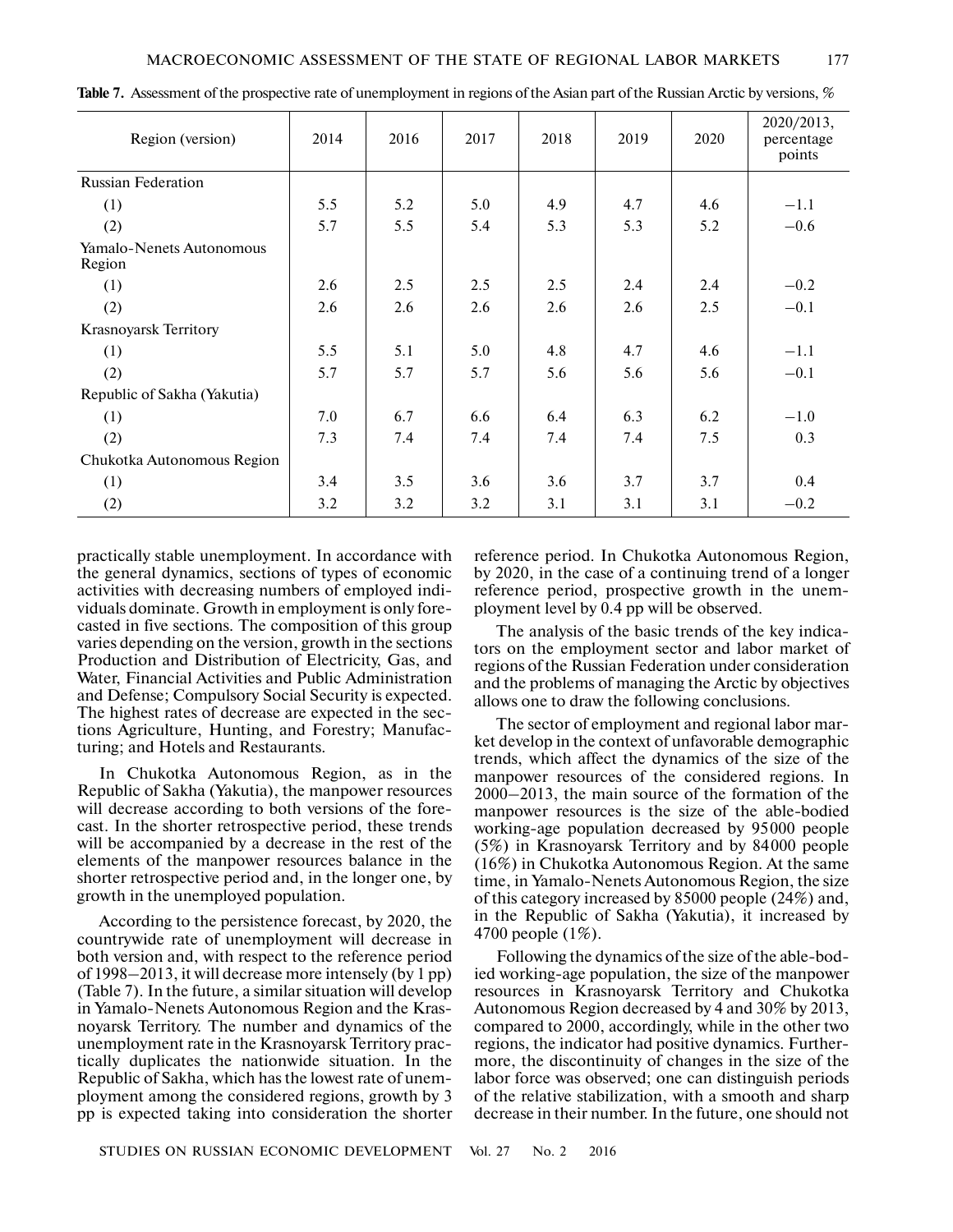expect a change in the current trends, either. In the Republic of Sakha (Yakutia) and Chukotka Autono mous Region, the will decrease by rates of 3–8% depending on the version.

Changes took place in the structure of the man power resources by both the sources of the formation and directions of use. Undoubtedly, the able-bodied working-age population is still the key source of its for mation, but another source is workers outside of the working age (6–8% of the size of the manpower resources). Thus, in Yamalo-Nenets Autonomous Region, their share in the structure of the regional manpower resources increased from 1 to 9% in 2009, while in the post-crisis period, it decreased by 5–6%. The greatest effect of foreign labor migrants on the regional labor market was observed in Chukotka Autonomous Region; in certain periods, their share reached 12–13% (2006–2007), but by 2013, it decreased to 4–5%. The effect of the tendencies of labor migration increases on the state of the regional labor markets, including push–pull and rotational tendencies. Push–pull and rotational migrants present the most mobile part of labor force that lives outside the regions of their residence. An analysis of the num ber and travel directions of this part of labor migrants allows for the further study of the specifics and corre lations of the regional labor markets, the sources (actual and potential) of the additional supply of the labor force there, and the directions of its departure. Internal labor migration is an important source of labor force of Yamalo-Nenets Autonomous Region (14.1% in the structure of labor force by sources of for mation) and the Republic of Sakha (Yakutia) (2.5%).

The dynamics of the number of employed popula tion in the Asian part of the Russian Arctic is positive except for the Chukotka Autonomous Region. Never theless, according to the two versions of the inertial forecast, by 2020, employment will decrease in the Republic of Sakha (Yakutia), apart from Chukotka Autonomous Region.

In most of the studied regions, despite the down ward trend, unemployment is a pressing issue in regional labor markets. As in 2013, in the Krasnoyarsk Territory and the Republic of Sakha (Yakutia) the rate of unemployment equals or exceeds the country aver age, accordingly. The minimum rate of unemploy ment was recorded in Yamalo-Nenets Autonomous Region. According to the forecast, the rate of unem ployment will decrease in the future, except for certain scenarios for the Republic of Sakha (Yakutia) and Chukotka Autonomous Region. However, the assess ment of the inertial dynamics of unemployment in the long run is, to a large extent, conventional. In particu lar, the limits of the decrease in unemployment, like potential growth in employment, are determined not only by demographic limitations, but by the level of infrastructure development of national and regional labor markets, the extent of structural disparities and

possibilities of their mitigation, including, among other things, by the implementation of government employment policy. Thus, an emerging trend of strug gle against so-called informal employment is dis cussed (illegal employment in shadow sector) in the regional labor markets, which restricts the develop ment and modernization of the production sphere. Administrative measures dominate the discussed ones (such as introduction of a prescribed social payment for all the citizens senior 18 who do not work officially and are not registered at the unemployment office [14], monitoring enterprises where wages are lower than average in the industry and others). Meanwhile, the current and future dynamics of employment and unemployment are primarily determined by the eco nomic conditions.

Creating new and/or modernizing old, obsolete jobs as a result of investments in the production sector is a necessary component in the implementation of an integrated approach to solving problems accumulated in the labor market [15]. The development of the Rus sian Arctic and implementation of large-scale projects in its territory in the future will create economic rationales and conditions to provide the regions included in it with investments into development and modernization of production, including the creation of modern, highly productive jobs.

## ACKNOWLEDGMENTS

This paper is based on research carried out with the financial support of the grant of the Russian Scientific Foundation (project no. 14-38-00009). Peter the Great St. Petersburg Polytechnic University.

## REFERENCES

- 1. A. G. Korovkin, "Macroeconomic assessment of the regional labor markets in the European part of the Rus sian Arctic," Stud. Russ. Econ. Dev. **27** (1), 54–67 (2016).
- 2. A. G. Korovkin, I. N. Dolgova, E. A. Edinak, and I. B. Korolev, "Territorial mobility of national working force in European part of Russian Arctic," in *Proceedings of the Eleventh All-Russian Scientific-Practical Internet- Conference "Demand and Offer on Labor Market of Edu cational Service in Russian Regions," October 29–30, 2014* (Petrozavodsk State University, Petrozavodsk, 2014), Book 1.
- 3. A. G. Korovkin, I. N. Dolgova, E. A. Edinak, and I. B. Korolev, "Labor resources: analysis and forecast of population," in *Demographic Processes, Dynamics of Labor Resources, and Health Risks for Population of European Part of Russian Arctic* (Lenand, Moscow, 2016), Chap. 6.
- 4. "Order no. 696-r of the Government of Russian Feder ation of April 20, 2015 "On approval of the list of sub jects of Russian Federation with priority in attraction of the labor resources," *in Collection of Legislative Acts of*